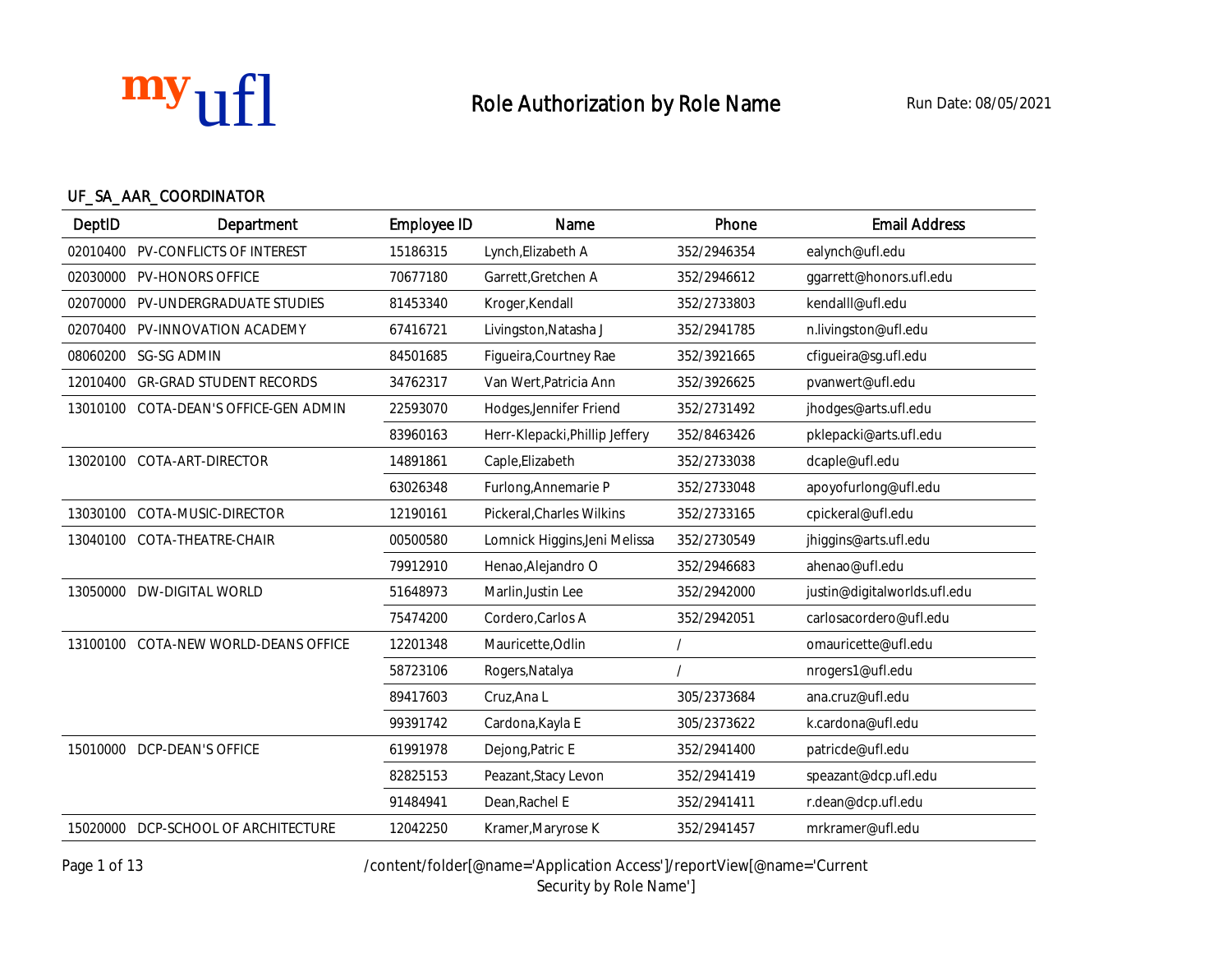| DeptID   | <b>Department</b>                       | <b>Employee ID</b> | Name                   | Phone           | <b>Email Address</b>   |
|----------|-----------------------------------------|--------------------|------------------------|-----------------|------------------------|
| 15020000 | DCP-SCHOOL OF ARCHITECTURE              | 58698718           | Hayes, Margaret Faye C | 407/6108325     | maggie.cooper@ufl.edu  |
|          |                                         | 67556840           | Mcintosh, Sheryl L     | 352/2941460     | smcint@ufl.edu         |
|          | 15030000 DCP-RINKER SCH OF CONSTR MGMT  | 05719170           | Nunez, David Richard   | 352/2731163     | dnunez@dcp.ufl.edu     |
|          |                                         | 30027640           | Schattner, Sallie A    | 352/2731180     | sallieas@ufl.edu       |
| 15040000 | <b>DCP-LANDSCAPE ARCHITECTURE</b>       | 30983796           | Rhoden, Deborah L      | 352/2941440     | petals@ufl.edu         |
| 15050000 | <b>DCP-INTERIOR DESIGN</b>              | 59892101           | Matckie, Michelle D    | 352/2941430     | mmatckie@dcp.ufl.edu   |
| 15060000 | <b>DCP-URBAN REGIONAL / PLANNING</b>    | 43793341           | Niblett, Vanessa I     | 352/2941481     | vniblett@dcp.ufl.edu   |
|          | 16010000 LS-DEANS OFFICE                | 49681903           | Carter, Eunice Chung   | 352/2941951     | chunej@ufl.edu         |
|          |                                         | 75551070           | Fields, Margaret U     | 352/3922264     | mfields@ufl.edu        |
|          | 16010900 LS-CLAS SHARED SERVICES CENTER | 23727430           | Smith, Melisa Annette  | 352/3922261     | g8rfan44@ufl.edu       |
| 16030100 | <b>LS-ECONOMICS GENERAL</b>             | 65425130           | Delgado, Diana A       | 352/3927403     | delgada@ufl.edu        |
|          | 16040100 LS-ANTHROPOLOGY-GENERAL        | 83652100           | King, Patricia G       | 352/2947530     | aok@ufl.edu            |
| 16060000 | <b>LS-ASTRONOMY</b>                     | 22701600           | Smith, Yuja Frances    | 352/2941875     | fran10@ufl.edu         |
|          | 16120100 LS-CHEMISTRY-GENERAL           | 10182842           | Allison, Kiersten E    | 352/2942984     | kallison@chem.ufl.edu  |
|          |                                         | 19625410           | Angerhofer, Alexander  | 352/3365813     | ax@ufl.edu             |
|          |                                         | 31711305           | Brown, Shaneh          | 352/2943476     | sakramova14@ufl.edu    |
|          |                                         | 61733281           | Griffin, Karen Elaine  | 352/2943475     | kegriffin319@ufl.edu   |
|          |                                         | 76310199           | Dare, Jane             | 352/3920541     | jane.dare@chem.ufl.edu |
|          | 16140000 LS-CLASSICS                    | 46755450           | Vandoren III, Kenneth  | 352/3922075     | kvandor@ufl.edu        |
|          | 16200000 LS-ENGLISH                     | 21587470           | Blount, Carla L        | 352/2942872     | cblount@ufl.edu        |
|          |                                         | 63250600           | Davis, Melissa A       | 352/2942871     | madavis@ufl.edu        |
|          | 16220000 LS-GEOGRAPHY                   | 13131094           | Madden, Jaye D         | 352/2942840     | jmadden@ufl.edu        |
|          |                                         | 74992330           | Southworth, Jane       | 352/3920494 220 | jsouthwo@ufl.edu       |
|          | 16240000 LS-GEOLOGY                     | 49243710           | Nichola. Kristin M     | 352/8461841     | knichola@ufl.edu       |

Page 2 of 13 /content/folder[@name='Application Access']/reportView[@name='Current Security by Role Name']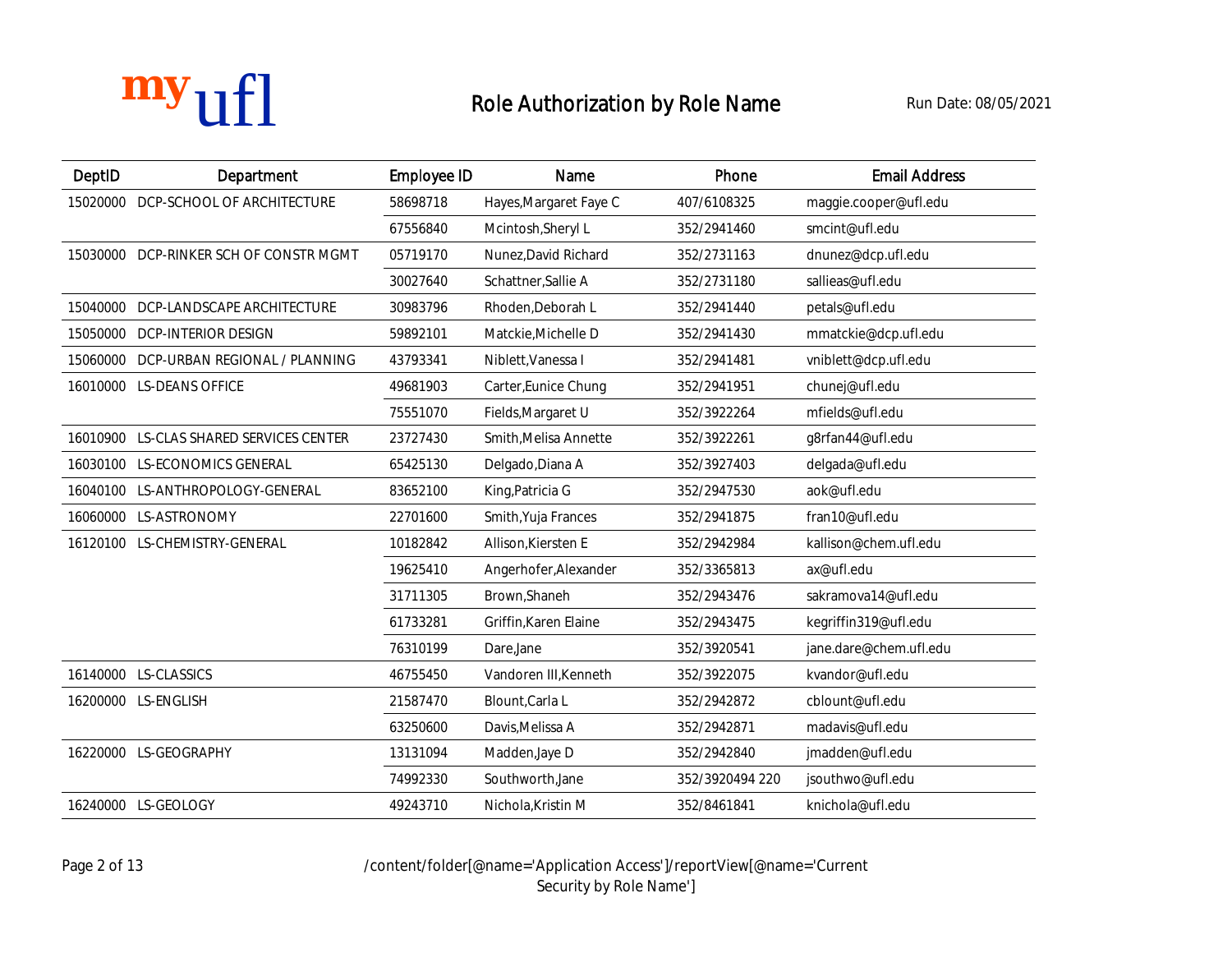

| DeptID   | <b>Department</b>                    | <b>Employee ID</b> | <b>Name</b>              | Phone       | <b>Email Address</b>     |
|----------|--------------------------------------|--------------------|--------------------------|-------------|--------------------------|
|          | 16240000 LS-GEOLOGY                  | 89211421           | Adams, Diana Mycoff      | 352/3922231 | dragon13@ufl.edu         |
|          | 16280000 LS-HISTORY                  | 11314942           | Hale, Melissa Lee        | 352/3925118 | melissa.hale@ufl.edu     |
|          | 16300000 LS-LINGUISTICS              | 15174850           | Granade, Kelli M         | 352/2947446 | kgranade@ufl.edu         |
|          | 16320000 LS-MATHEMATICS              | 90725450           | Gagnon, Sandra M         | 352/2942352 | sgagnon@ufl.edu          |
|          | 16340000 LS-PHILOSOPHY               | 93617195           | Cooper, Megan Marie      | 352/2931807 | mamos@ufl.edu            |
|          | 16360100 LS-PHYSICS-GENERAL          | 24028479           | Brown, Jatoria S         | 352/3928742 | jatoriasb@ufl.edu        |
|          |                                      | 64540900           | Marlin, Pamela E         | 352/3929472 | pmarlin@ufl.edu          |
|          | 16380000 LS-POLITICAL SCIENCE        | 29047629           | Clark, Aaliyah Renee     | 352/2732375 | aaliyahrclark@ufl.edu    |
|          |                                      | 80988333           | Williams, Erica L        | 352/3920262 | ericashawn@ufl.edu       |
|          | 16400100 LS-PSYCHOLOGY-GENERAL       | 28674980           | Fowler, David A          | 352/2732123 | dfowler@ufl.edu          |
|          |                                      | 33566311           | Akinyemi, Ikeade B       | 352/2732122 | ikeade@ufl.edu           |
|          | 16420000 LS-RELIGION                 | 65129100           | Newman, Anne M           | 352/3921625 | annen1@ufl.edu           |
|          | 16480000 LS-STATISTICS               | 44005300           | Miron, Christine Elaine  | 352/3921942 | brown.christine@ufl.edu  |
|          | 16580000 LS-DIAL CENTER              | 59259154           | Pickett, Alexis Victoria | 352/3925421 | alexismorabito@ufl.edu   |
|          | 16600000 LS-AFRICAN STUDIES PROGRAM  | 09242300           | Foxx, Sarah Louise       | 352/3922183 | sarahlf@ufl.edu          |
|          |                                      | 18391921           | Ilori, Alani Okwuwodu    | 352/2734740 | ailori1@ufl.edu          |
|          |                                      | 55130150           | Noss, Andrew Jay         | 352/3923293 | anoss@ufl.edu            |
|          | 16620000 LS-AFRICAN AMERICAN STUDIES | 89418834           | Jarrett, Yesenia Yvette  | 352/3925724 | yesenia.jarrett@ufl.edu  |
|          | 16660000 LS-EUROPEAN STUDIES         | 48389465           | Tomasi, Corinne E        | 352/2947144 | corie@ufl.edu            |
|          |                                      | 55555670           | Booth, Lisa Lynn         | 352/2947152 | lbooth@ufl.edu           |
| 16740000 | <b>LS-JEWISH STUDIES</b>             | 17364490           | James, Sandra L          | 352/3929247 | james@ufl.edu            |
| 16800000 | <b>LS-WOMENS STUDIES</b>             | 73814410           | Tuckey, Donna J          | 352/2730382 | tuckey@ufl.edu           |
| 16860000 | LS-LANGUAGE LITERATURE&CULTURE       | 20926921           | Haines, Pamela Gayle     | 352/3926794 | pghaines@ufl.edu         |
|          |                                      | 79992435           | Fletcher, Geoffrey       | 352/3922422 | geoffreyfletcher@ufl.edu |

Page 3 of 13 /content/folder[@name='Application Access']/reportView[@name='Current Security by Role Name<sup>'</sup>]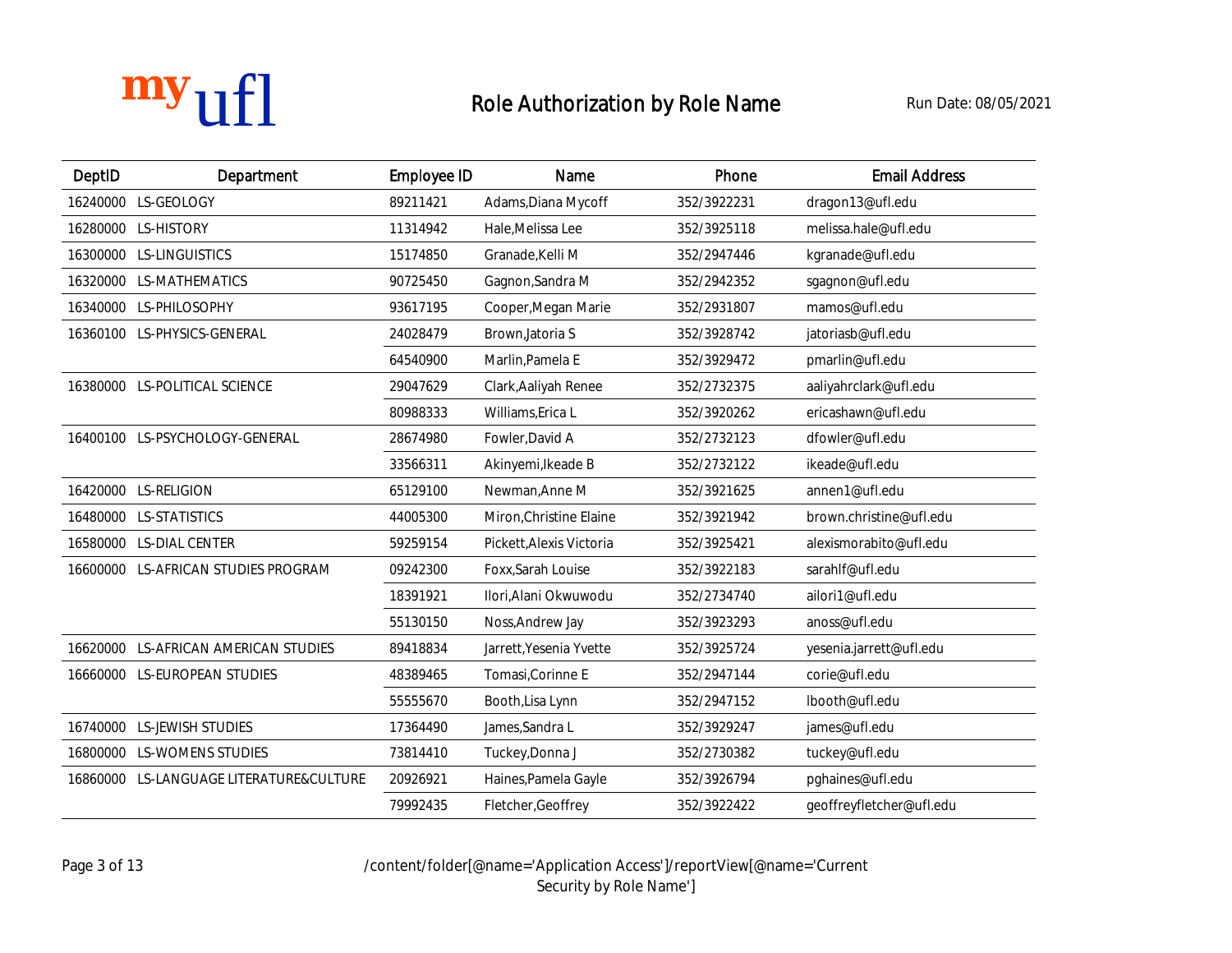

| DeptID   | <b>Department</b>                      | <b>Employee ID</b> | <b>Name</b>                 | Phone       | <b>Email Address</b>                |
|----------|----------------------------------------|--------------------|-----------------------------|-------------|-------------------------------------|
|          | 16880000 LS-SPANISH&PORTUGUESE STUDIES | 49995270           | Fleming, Tania Y            | 352/3922017 | taniayf@ufl.edu                     |
|          | 16900000 LS-BIOLOGY                    | 27726500           | Mitchell, Tangelyn M        | 352/2730126 | tney0726@ufl.edu                    |
|          | 16920000 LS-SOCIOLOGY/CRIMINOLOGY&LAW  | 31121760           | Villalobos, Lisandra        | 352/2947193 | lvillalobos@ufl.edu                 |
|          |                                        | 93721630           | Zsembik, Barbara Ann        | 352/2947190 | zsembik@ufl.edu                     |
|          | 16940000 LS-WRITING PGM                | 96597565           | Murphy, Leah R              | 352/8461138 | leah.wheeler@ufl.edu                |
|          | 17010100 BA-DEAN BUSINESS OFFICE       | 67941410           | Pearce, Kathryn Leigh Ginda | 352/3928436 | kathryn.pearce@warrington.ufl.edu   |
|          | 17010500 BA-BUSINESS COMMUNICATIONS    | 97917490           | Crawford, Robyn Anne        | 352/2733211 | robyn.crawford@warrington.ufl.edu   |
|          | 17020100 BA-MANAGEMENT BUS OFFICE      | 41434380           | Peck, Sokha Ward            | 352/3920164 | sokha.peck@warrington.ufl.edu       |
| 17030100 | <b>BA-FSOA-BUSINESS OFFICE</b>         | 73211471           | Gauthier, Tiffany G         | 352/2730206 | tiffany.gauthier@warrington.ufl.edu |
|          | 17060100 BA-FIRE BUSINESS OFFICE       | 66333140           | Rivera, Donna               | 352/3920145 | donna.rivera@warrington.ufl.edu     |
|          |                                        | 90878860           | Himes, Deborah L            | 352/3920154 | debbie.himes@warrington.ufl.edu     |
|          | 17070100 BA-ISOM BUSINESS OFFICE       | 12691111           | Thomas, Elizabeth A         | 352/8461374 | elizabeth.thomas@warrington.ufl.edu |
| 17080100 | <b>BA-MARKETING-BUSINESS OFFICE</b>    | 75122610           | Lee, Shawn F                | 352/2733269 | shawn.lee@warrington.ufl.edu        |
|          | 18010000 ED-DN OFFICE                  | 54384845           | Williams II, Willie I       | 352/2734125 | williamsw@coe.ufl.edu               |
|          |                                        | 60390840           | Dale, Jamie                 | 352/2734558 | jamie.dale@ufl.edu                  |
| 18050000 | ED-STL SCHL-TEACH / LEARN              | 09702400           | Miley, Linda L              | 352/2734240 | lmiley@coe.ufl.edu                  |
| 18070000 | ED-SHDOSE-SCHL OF HUM DEV&ORG          | 01844651           | Dean, James R               | 352/2734332 | jamesrdean@ufl.edu                  |
| 18080000 | ED-SPED SPECIAL EDUCATION              | 02255480           | Rivas-Otero, Shaira M       | 352/2734277 | srivas@coe.ufl.edu                  |
|          |                                        | 34510960           | York, Dona Michell          | 352/2734279 | myork@coe.ufl.edu                   |
| 19010300 | <b>EG-STUDENT SERVICES</b>             | 86120400           | Fabic, Andrea S             | 352/3920944 | afabic@eng.ufl.edu                  |
| 19010600 | <b>EG-RESEARCH</b>                     | 13804324           | Forshee, Amber Lynn         | 352/3920946 | aforshee@ufl.edu                    |
| 19010800 | <b>EG-FISCAL / PERSONNEL</b>           | 52897325           | Moore, Terry Eccleston      | 352/8463309 | tmoore@ufl.edu                      |
| 19010900 | <b>EG-PERSONNEL / PAYROLL</b>          | 10273130           | Stilwell, Donna L           | 352/2947977 | dstil@eng.ufl.edu                   |
|          |                                        | 33291163           | Alexander, Sharla A         | 352/2946960 | salexander@eng.ufl.edu              |

Page 4 of 13 /content/folder[@name='Application Access']/reportView[@name='Current Security by Role Name<sup>'</sup>]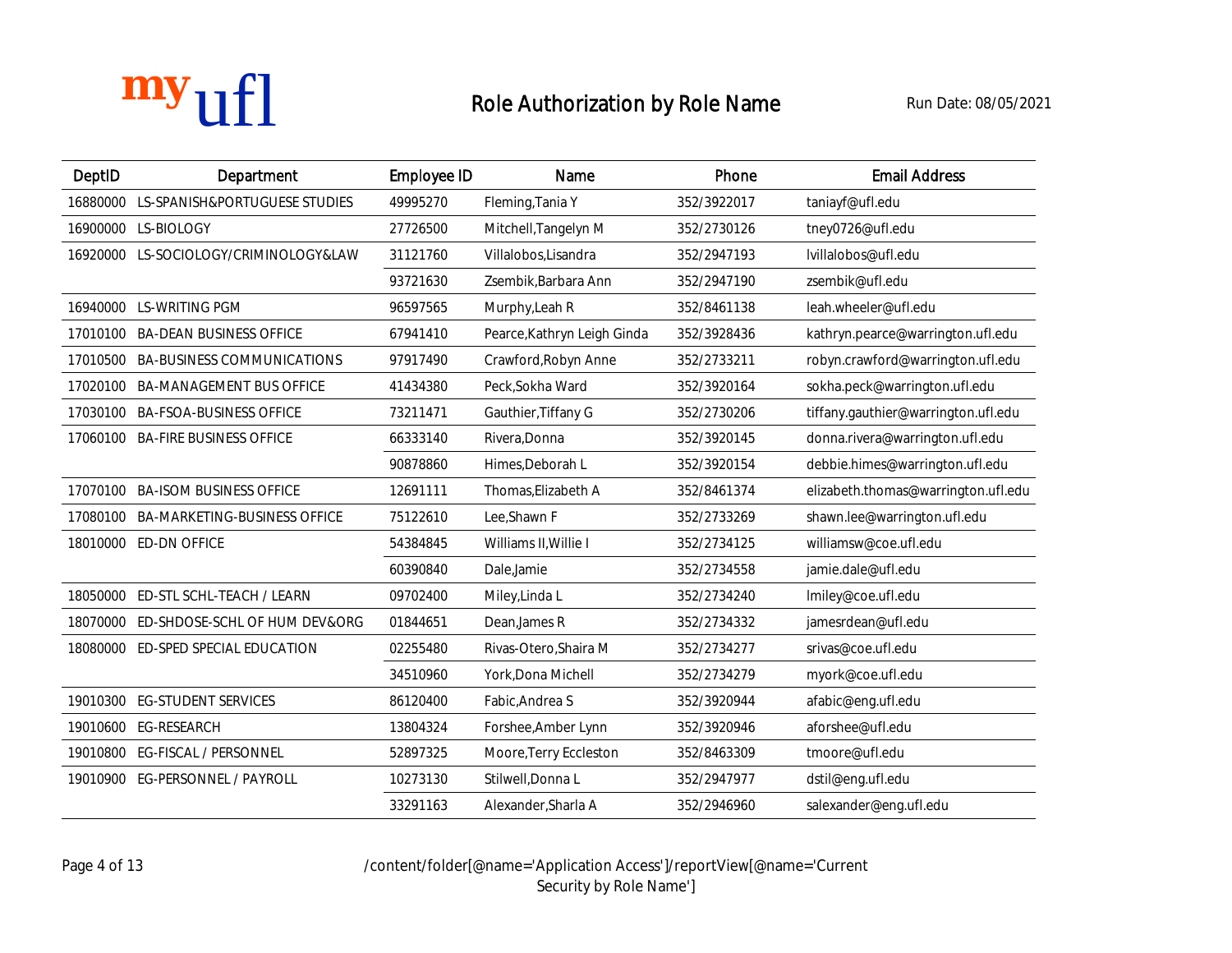| DeptID   | <b>Department</b>                     | <b>Employee ID</b> | <b>Name</b>                 | Phone       | <b>Email Address</b>            |
|----------|---------------------------------------|--------------------|-----------------------------|-------------|---------------------------------|
| 19010900 | EG-PERSONNEL / PAYROLL                | 35941250           | Gentry, Kelley Denise       | 352/2947966 | kgent@eng.ufl.edu               |
|          |                                       | 50430860           | Ray, Doretha M              | 352/2947774 | doretha.ray@eng.ufl.edu         |
| 19011700 | <b>EG-DEVELOPMENT</b>                 | 31973915           | Fiore, Elizabeth Z          | 352/2947959 | efiore@eng.ufl.edu              |
| 19020000 | EG-MECHANICAL / AEROSPACE ENG         | 89512121           | Hall, Jeremy                | 352/2941184 | jeremy.hall@ufl.edu             |
|          |                                       | 94665206           | Barrett, Jennifer Elizabeth | 352/3920962 | jeb@ufl.edu                     |
| 19030000 | <b>EG-CHEMICAL ENGINEERING</b>        | 00667160           | Sain, Cynthia               | 352/3920095 | csain@che.ufl.edu               |
|          |                                       | 37484190           | Sandoval, Deborah D         | 352/2942891 | dsand@che.ufl.edu               |
|          |                                       | 68309366           | Thomas, Shaura L            | 352/2947003 | sthomas@che.ufl.edu             |
| 19050000 | EG-ELECTRICAL / COMPUTER ENG          | 40980560           | Chillingworth, Shannon M    | 352/3926617 | schill@ece.ufl.edu              |
| 19060000 | EG-INDUSTRIAL / SYSTEMS ENG           | 91150927           | Hartig, Meredith Lefevre    | 352/2947711 | mhartig@ise.ufl.edu             |
|          |                                       | 96529359           | Pantorno, Catherine         | 352/2947712 | pantornoc@ufl.edu               |
| 19070000 | EG-ENG SCH SUSTAIN INFRST ENV         | 06360100           | Spratley, Sophie Louise     | 352/2947784 | sophie.spratley@essie.ufl.edu   |
|          |                                       | 11893894           | Centurion, Melissa A        | 352/3926115 | melissa.centurion@essie.ufl.edu |
|          |                                       | 92101934           | Lawson, Joanna Blair        | 352/2947800 | blair.lawson@essie.ufl.edu      |
| 19090000 | <b>EG-MATERIALS SCI ENGINEERING</b>   | 11815302           | Kumuyi, Adebowale T         | 352/2730620 | akumuyi@ufl.edu                 |
|          |                                       | 39486701           | Goldsmith, Shaneka          | 352/8463315 | neka1731@ufl.edu                |
|          |                                       | 96993373           | Franklin, Tahara Shmar      | 352/8463313 | tfranklin@mse.ufl.edu           |
| 19140000 | EG-COMPUTER / INFO SCI & ENG          | 95405390           | Cook, Adrienne Lesly        | 352/3921090 | alcook@ufl.edu                  |
| 19340000 | EG-BIOMEDICAL ENGINEERING             | 00303634           | Depue, Kimberly Ann         | 352/2739313 | kdepue@bme.ufl.edu              |
|          |                                       | 37269894           | Smith, Krista               | 217/4931985 | kristasmith@ufl.edu             |
| 19400100 | <b>EG-ENGINEERING EDUCATION ADMIN</b> | 71224680           | Simon, Pamela H             | 352/3929672 | phs@ufl.edu                     |
|          |                                       | 81903060           | Moore, Meghan Elizabeth     | 352/3929643 | memoore@eng.ufl.edu             |
| 20010000 | IP-INTERNATIONAL CENTER-GEN           | 76171300           | Hill, Susanne Adelheid      | 352/2731500 | shill@ufic.ufl.edu              |
|          | 23010100 CJC-JOURN / COMMUNICA-ADMIN  | 32730110           | Kropp, Evan                 | 352/2941558 | ekropp@ufl.edu                  |

Page 5 of 13 /content/folder[@name='Application Access']/reportView[@name='Current Security by Role Name']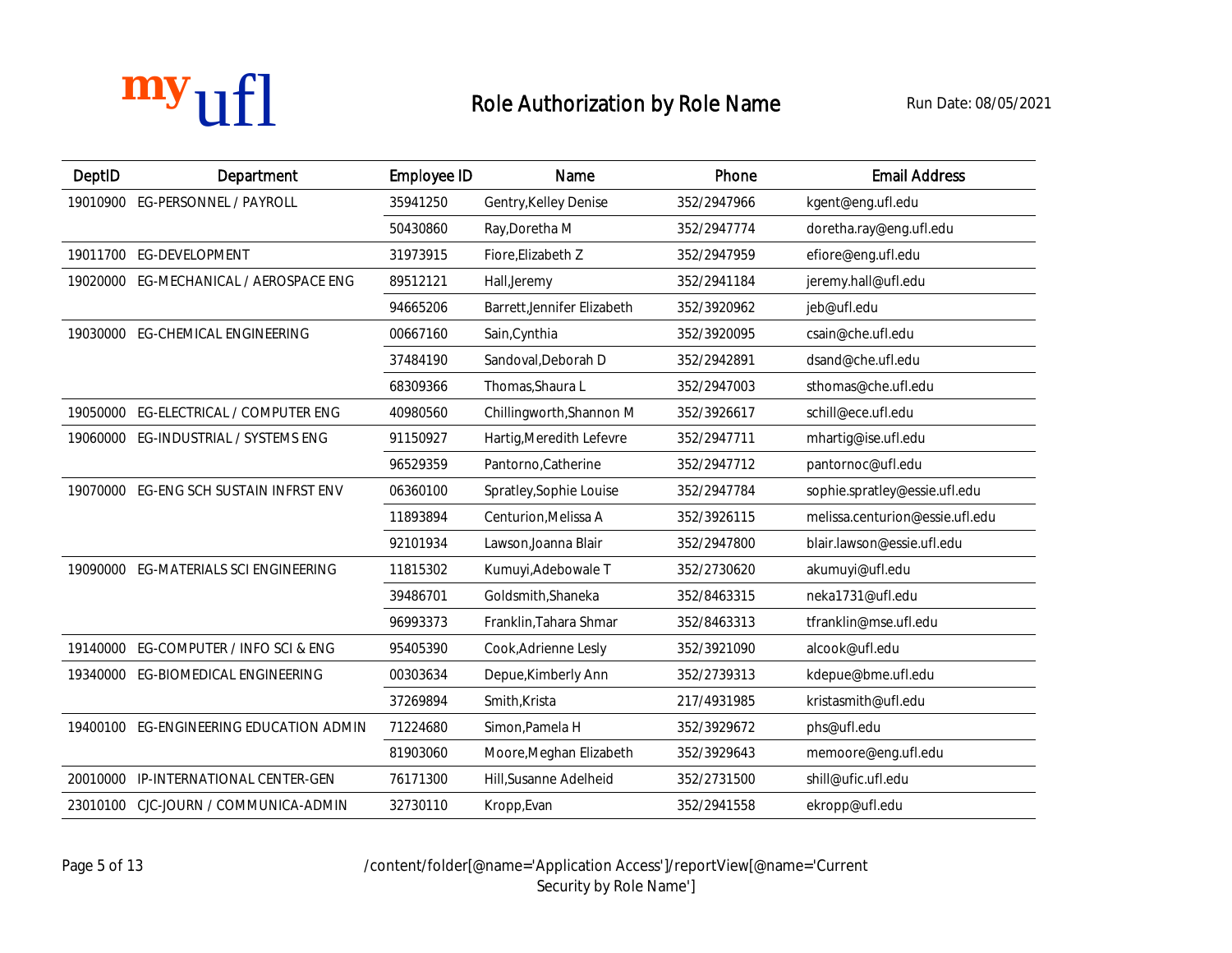| DeptID           | <b>Department</b>                     | <b>Employee ID</b> | <b>Name</b>                     | Phone       | <b>Email Address</b>   |
|------------------|---------------------------------------|--------------------|---------------------------------|-------------|------------------------|
| 23010100         | CJC-JOURN / COMMUNICA-ADMIN           | 82867351           | Martins, Caroline Elizabeth     | 352/2733716 | cmartins1@ufl.edu      |
|                  |                                       | 86011181           | Robbert, Tiffany A              | 352/2731486 | trobbert@ufl.edu       |
| 23010200         | <b>CJC-GRADUATE STUDIES / RESEARC</b> | 24051440           | Hedge, Betty J                  | 352/2731632 | jhedge@jou.ufl.edu     |
|                  | 23020000 CJC-ADVERTISING              | 97309795           | Harris, Lyndsey Marie           | 352/2940883 | lyharris@ufl.edu       |
| 23030000         | CJC-TELECOMMUNICATIONS                | 19847366           | Tripp, Olga L                   | 352/3920464 | otripp@jou.ufl.edu     |
|                  | 23040000 CJC-JOURNALISM               | 35822114           | House, Cally M                  | 352/3920466 | cally.house@ufl.edu    |
| 23060000         | <b>CJC-PUBLIC RELATIONS</b>           | 10316949           | Ryan, Isabella                  | 352/2731220 | iryan@ufl.edu          |
|                  | 24010100 LW-ADMINISTRATION            | 96340659           | Hull, Angie                     | 352/2730600 | hull@law.ufl.edu       |
|                  | 25010000 ML-ARMY                      | 04686718           | Nobles, Janet M                 |             | jmnobles@ufl.edu       |
|                  | 25020000 ML-AIRFORCE                  | 18991621           | Shaw, Krista L                  | 352/2940740 | klshaw@ufl.edu         |
|                  | 25050000 ML-NAVY                      | 58372260           | Yarbrough, Colleen Patricia     | 352/3920973 | yarbroc@ufl.edu        |
|                  | 26010100 HH-HHP DEAN'S OFFICE-ADMIN   | 34719919           | Theus, Kristin Alicia           | 352/2941602 | ktheus@ufl.edu         |
|                  | 26010800 HH-HHP-RESEARCH              | 03462946           | Lechler, Johnna                 | 352/2946780 | jlechler@ufl.edu       |
|                  | 26030100 HH-APK-ADMINISTRATION        | 41983930           | Myers, Lori A                   | 352/2941706 | lgibbs@ufl.edu         |
|                  | 26040100 HH-SPM ADMIN/INSTRUCTION     | 10246157           | Banks Payne, Erika Demetrica    | 352/2941642 | erikap21@ufl.edu       |
|                  |                                       | 10461469           | Gillingham, Casey Marie Philips | 352/2941641 | caseymphillips@ufl.edu |
|                  | 26050100 HH-HEB-ADMINISTRATION        | 33421336           | Spitzer, Cheri K                | 352/2941802 | cspitzer@ufl.edu       |
|                  |                                       | 39139100           | Dew, John F                     | 352/2941639 | jdew@ufl.edu           |
|                  |                                       | 80205200           | Moses, Holly Turner             | 352/2941635 | hmoses@hhp.ufl.edu     |
|                  | 26090100 HH-THEM ADMIN/INSTRUCTION    | 07035073           | Short, Tracy A                  | 352/2941644 | tshort17302@ufl.edu    |
|                  |                                       | 19958770           | Rogers, Daniel C                | 352/2941693 | dcrogers@ufl.edu       |
|                  | 28011400 VM-RESEARCH / GRADUATE       | 16542968           | Rubinstein, Sara Elizabeth      | 352/2944241 | s.rubinstein@ufl.edu   |
|                  |                                       | 40477540           | Cunningham, Kelley J            | 352/2948722 | kcunnin@ufl.edu        |
| 28040000 VM-LACS |                                       | 42419020           | Stein, Stephanie A              | 352/2944307 | steins@ufl.edu         |

Page 6 of 13 /content/folder[@name='Application Access']/reportView[@name='Current Security by Role Name']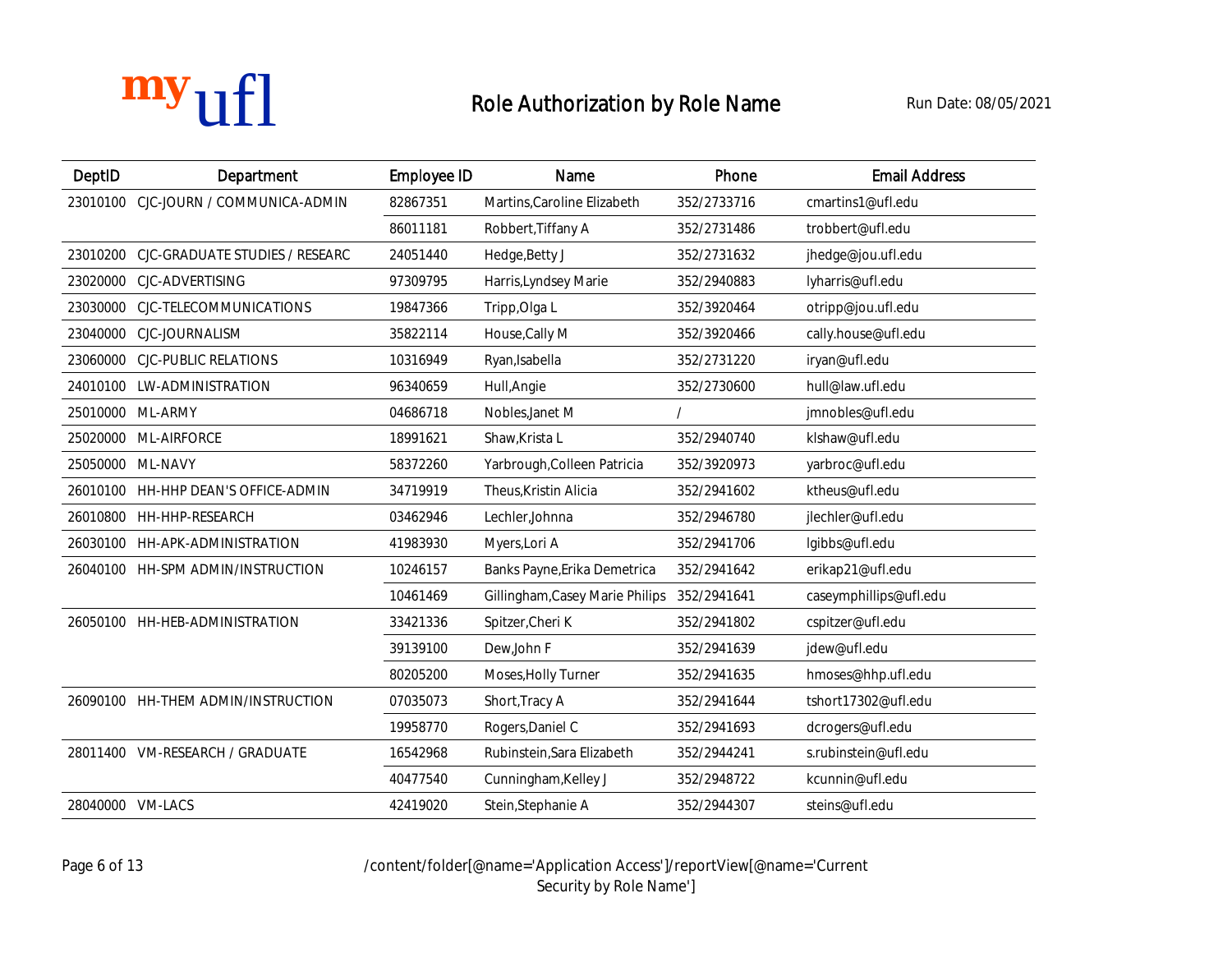| DeptID   | <b>Department</b>                         | <b>Employee ID</b> | <b>Name</b>                | Phone             | <b>Email Address</b>        |
|----------|-------------------------------------------|--------------------|----------------------------|-------------------|-----------------------------|
| 28050000 | <b>VM-PHY SCI</b>                         | 19135174           | Green, Jennifer Lynn       | 352/2944014 4014  | jennifer.green@ufl.edu      |
|          |                                           | 25585590           | Rhoden, Marty M            | 352/2944010       | mrhoden@ufl.edu             |
|          |                                           | 37619298           | Arnold, Laurel             | 352/2944010       | arnoldlaurel@ufl.edu        |
|          |                                           | 49963835           | Schlosser, Elissa Danielle | 352/2944013 44013 | elissa06@ufl.edu            |
|          | 28060000 VM-COMP, DIAG & POP MEDICINE     | 70845770           | Pridgen, Summer Michelle   | 352/2948795       | spridgen1@ufl.edu           |
|          | 28090000 VM-SACS                          | 96318633           | Larson, Amanda L           | 352/2944414       | smithal@ufl.edu             |
| 28100000 | <b>VM-INFECT DISEASE &amp; IMMUNOLOGY</b> | 56086801           | Franklin, Thomas D         | 352/2944108       | tomfranklin@ufl.edu         |
|          |                                           | 89088450           | Hendrix, Kia A             | 352/2944109       | hendrixk@ufl.edu            |
|          | 29010400 MD-ADMINISTRATIVE AFFAIRS        | 38658536           | Glendinning, Jenna Nicole  | 352/2657660       | jtagliapietra@ufl.edu       |
|          | 29010701 MD-ED AFFAIRS-OPERATIONS         | 52944949           | Green, Kathy Lynn          | 352/2944982       | kathylgreen@ufl.edu         |
| 29010706 | <b>MD-ED AFFR-MEDICAL SELECTION</b>       | 38373580           | Thomas, Danielle Locke     | 352/2737990       | dthomas7@ufl.edu            |
|          | 29010801 MD-GRADUATE STUDENT PROGRAMS     | 39738831           | Davis, Amy L               | 352/2738601       | aldavis@ufl.edu             |
|          |                                           | 42082240           | Looney, Brett T            | 352/2738602       | blooney@ufl.edu             |
|          | 29020100 MD-NEUROSCIENCE-GENERAL          | 28106990           | Naidu, Melissa F           | 352/2739470       | michie@ufl.edu              |
|          |                                           | 82868619           | Dukes, Laura E             | 352/2945739       | ldukes@neuroscience.ufl.edu |
|          |                                           | 93390728           | DeFeo,Dominic J            | 352/2739384       | ddefeo@ufl.edu              |
|          | 29030000 MD-BIOCHEM / MOLECULAR BIOL      | 39341987           | White, Teresa              | 352/2948404       | teresawhite@ufl.edu         |
|          | 29040100 MD-ANESTHESIOLOGY-GENERAL        | 12000960           | Rosario, Cynthia           | 352/2945790       | cynd@ufl.edu                |
|          |                                           | 94235100           | Myers, Joyce A             | 352/2738650       | jmyers@anest.ufl.edu        |
|          | 29050100 MD-MEDICINE-ADMINISTRATION       | 85120480           | Yancey Lewis, Fay M        | 352/2650655       | fay.yancey@medicine.ufl.edu |
|          |                                           | 94210532           | Cowart, Elizabeth Kenia    | 352/2657955       | e.cowart@ufl.edu            |
|          | 29060000 MD-MOLECULAR GENTCS / MICROBIO   | 10218356           | Minkoff, Kristyn A         | 352/2736380       | kminkoff@ufl.edu            |
|          |                                           | 11796360           | Howard, Stephen C          | 352/2737801       | showard@ufl.edu             |
|          | 29070100 MD-OBSTETRICS / GYNECOLOGY-GEN   | 10865723           | Ellis.Heather M            | 352/2737675       | ellish@ufl.edu              |

Page 7 of 13 /content/folder[@name='Application Access']/reportView[@name='Current Security by Role Name']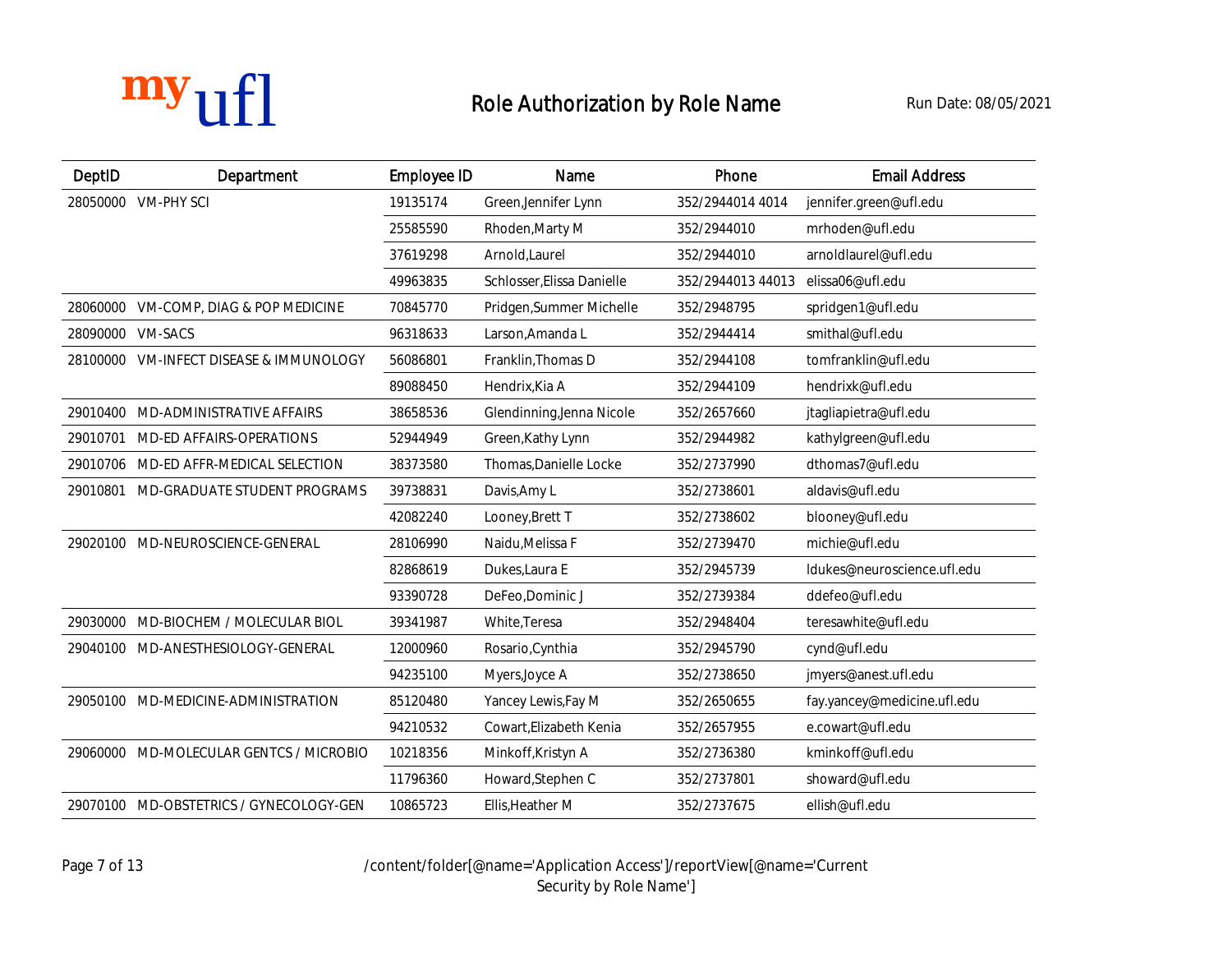| DeptID | <b>Department</b>                                | <b>Employee ID</b> | <b>Name</b>                     | Phone       | <b>Email Address</b>             |
|--------|--------------------------------------------------|--------------------|---------------------------------|-------------|----------------------------------|
|        | 29080100 MD-PATHOLOGY-GENERAL                    | 23069947           | Harlan.Linda S                  | 352/2948493 | lburch@ufl.edu                   |
|        |                                                  | 45126600           | Smith, Kendra Ruth              | 352/2739260 | krs2@ufl.edu                     |
|        | 29090100 MD-PEDS-ADMINISTRATION                  | 35490716           | Brinson, Antwan D               | 352/2738684 | antwan.brinson@ufl.edu           |
|        |                                                  | 72179139           | Johnson, Sandra M               | 352/2739359 | josanm@peds.ufl.edu              |
|        | 29091500 MD-PEDS-MEDICAL EDUCATION               | 04120448           | Watson, Melissa S               | 352/2738234 | melissaswatson@ufl.edu           |
|        |                                                  | 23247489           | Pryyma, Anna I                  | 352/2739011 | annapryyma@ufl.edu               |
|        |                                                  | 51873080           | Lopez, Meghan Elizabeth         | 352/2738594 | meghanlopez@ufl.edu              |
|        | 29100000 MD-PHARMACOLOGY / THERAPEUTICS          | 15951108           | Esparolini, Ellen Louise        | 352/2945350 | eesparol@ufl.edu                 |
|        |                                                  | 62941644           | <b>Bailey Quire, Michelle E</b> | 352/2945351 | mquire@ufl.edu                   |
|        | 29110000 MD-PHYSIOLOGY FUNCTIONAL GENOM 53109181 |                    | Bruce Jr., Michael Ray          | 352/2748942 | mbruce@ufl.edu                   |
|        |                                                  | 72380070           | Gauthier, Leona Aline           | 352/2738454 | lagauth@ufl.edu                  |
|        | 29120000 MD-PSYCHIATRY                           | 56506110           | LeClair, Samantha R             | 352/2657296 | leclair@ufl.edu                  |
|        |                                                  | 76500530           | Reynolds, Bobbi J               | 352/5944256 | bobbi@ufl.edu                    |
|        | 29130100 MD-RADIOLOGY-ADMINISTRATION             | 14036536           | Stamm, Joann Rigney             | 352/5945280 | jsta0005@radiology.ufl.edu       |
|        |                                                  | 21410160           | <b>Baldwin, Andrew M</b>        | 352/2738347 | abaldwin@ufl.edu                 |
|        |                                                  | 55131059           | Bloom, Sarah Tyson              | 352/5944292 | sblo0001@radiology.ufl.edu       |
|        | 29130800 MD-RADIOLOGY-PHYSICS                    | 42388800           | Tieden, Brenda                  | 352/2650293 | tiedeb@radiology.ufl.edu         |
|        | 29140401 MD-SURGERY-RESIDENCY PROGRAM            | 00800900           | Maya, Brenda Janette            | 352/2650916 | brenda.maya@surgery.ufl.edu      |
|        |                                                  | 11489558           | Counts, Ashley Jillane          | 352/2650916 | ashley.counts@surgery.ufl.edu    |
|        |                                                  | 19610373           | Moench, Kassandra A             | 352/5947555 | kassandra.moench@surgery.ufl.edu |
|        | 29150000 MD-OPHTHALMOLOGY                        | 18857650           | Kuruppacherry, Christina Lynn   | 352/2738776 | kuruppcl@ufl.edu                 |
|        |                                                  | 54708090           | Johnson, Bridget Roette         | 352/2738793 | bdesue@ufl.edu                   |
|        | 29160101 MD-CHFM-GEN ADMINISTRATION              | 12527892           | Diuguid, Sheila Renee           | 352/2735143 | diuguid@ufl.edu                  |
|        |                                                  | 44249869           | Ylagan, Benice                  | 352/2948513 | beniceylagan@ufl.edu             |

Page 8 of 13 /content/folder[@name='Application Access']/reportView[@name='Current Security by Role Name']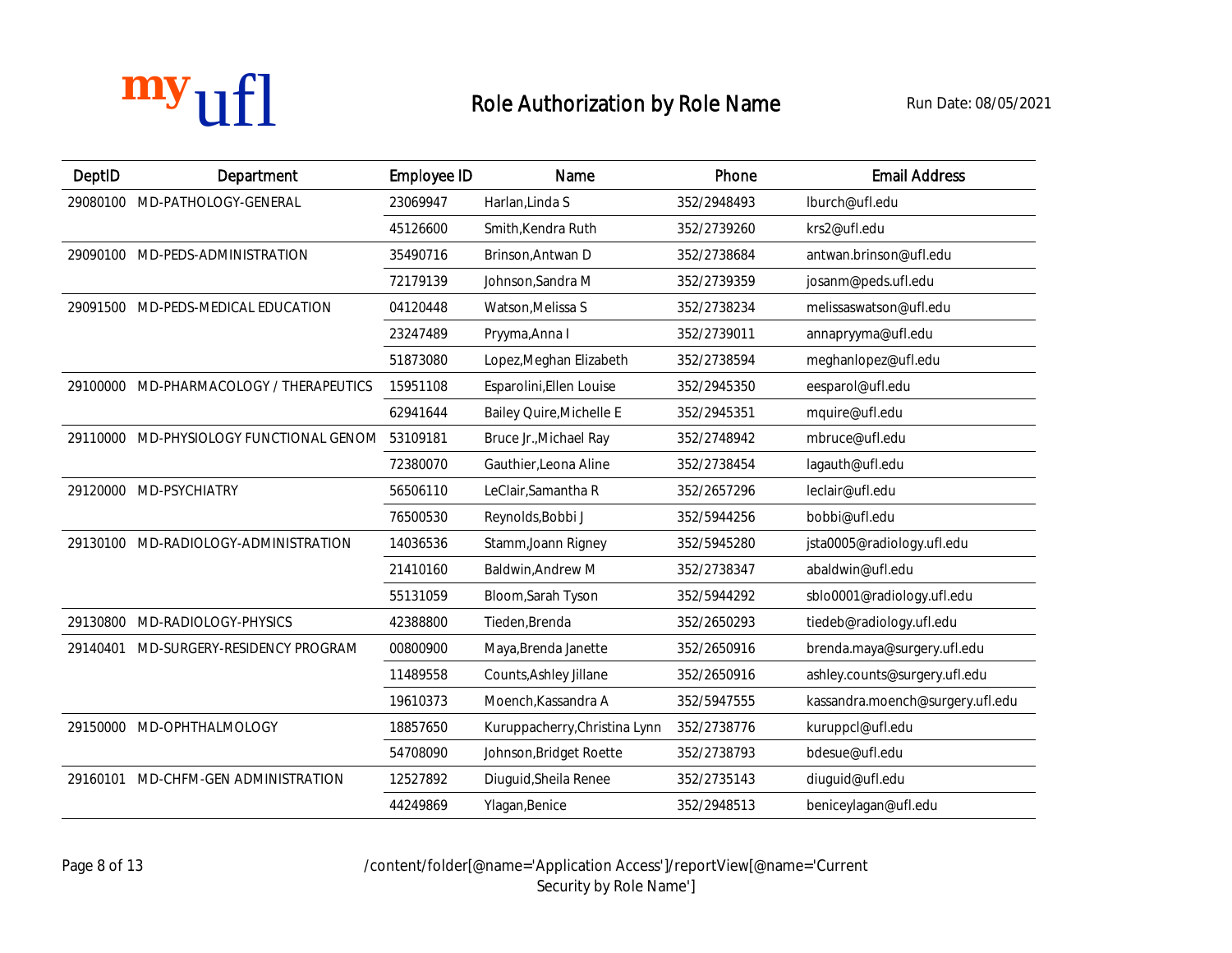| DeptID   | <b>Department</b>                       | <b>Employee ID</b> | <b>Name</b>                 | Phone             | <b>Email Address</b>           |
|----------|-----------------------------------------|--------------------|-----------------------------|-------------------|--------------------------------|
| 29160101 | <b>MD-CHFM-GEN ADMINISTRATION</b>       | 51358248           | Holtzhouse, Daniel J        | 352/2735139       | agean09@ufl.edu                |
|          |                                         | 71294149           | Highland, Jessica Renee     | 352/2735151       | jhighland@ufl.edu              |
| 29160204 | MD-FAMILY MED CENTER AT MAIN            | 29881360           | Zinkel, Kimberly K          | 352/2659564       | zinkel@ufl.edu                 |
|          | 29160300 MD-BIOETHICS LAW / MEDICINE    | 47301328           | Santini, Andrea Laurenne    | 352/2735155       | andrea.santini@ufl.edu         |
| 29170000 | <b>MD-ORTHOPAEDICS / REHAB</b>          | 16995035           | Sheffer, Kasey B            | 352/2737408       | sheffkb@ortho.ufl.edu          |
|          |                                         | 91750630           | Guillarmod, Elizabeth A     | 352/2737391       | guillea@ortho.ufl.edu          |
|          | 29180100 MD-NEUROLOGY-ADMIN/EDUC        | 34140600           | Glattli, Polly Ann          | 352/2735551       | glattpa@ufl.edu                |
| 29190000 | MD-NEUROLOGICAL SURGERY                 | 19816953           | Dow, Jamie                  | 352/2739000       | jamie.dow@neurosurgery.ufl.edu |
|          |                                         | 89976485           | Reeger, Jennifer G          | 352/2739040       | jreeger@ufl.edu                |
|          | 29200000 MD-RADIATION ONCOLOGY          | 36049860           | Mcelvey, Leslie E           | 352/2657851       | lesliemc@ufl.edu               |
|          |                                         | 53389269           | Martin.Nora Rosacia         | 352/2650287 59354 | marnor@shands.ufl.edu          |
| 29210000 | MD-OTOLARYNGOLOGY                       | 00579900           | Sporer, Tina M              | 352/2735168       | sporer@ufl.edu                 |
| 29240101 | <b>MD-HOBI-GENERAL</b>                  | 23700129           | Flowers, Corinne            | 352/2948412       | cwflowers@ufl.edu              |
|          | 29260100 MD-ANATOMY-GENERAL             | 08851573           | Zakshevsky, Mark J          | 352/2739647       | zmz30@ufl.edu                  |
| 29290100 | <b>MD-EMERGENCY MED-AED</b>             | 18797179           | Cribbs, Courtney L          | 352/2655918       | crlindsey@ufl.edu              |
|          |                                         | 30313400           | Smith, Amy M                | 352/2655911       | amysmith@ufl.edu               |
|          |                                         | 32230648           | Glynn, Amanda H             | 352/2655911       | amandaglynn@ufl.edu            |
|          | 29300100 MD-CANCER CTR GENRL OPERATIONS | 42163464           | O'Ferrell, Holly A          | 352/2738023       | oferrell@ufl.edu               |
| 29310204 | <b>MD-AGING-CAREER DEVEL/ED</b>         | 96399710           | Richardson, Teresa N        | 352/2945851       | trichar@ufl.edu                |
| 29340000 | <b>MD-UROLOGY</b>                       | 47605710           | Van Leer, Michelle Virginia | 352/2736815       | vanlem@ufl.edu                 |
|          |                                         | 97868130           | Faron, Daniel D             | 352/2737834       | daniel.faron@urology.ufl.edu   |
| 29350000 | MD-DERMATOLOGY                          | 97385821           | McCann, Megan J             | 352/5941925       | meganjmccann@ufl.edu           |
| 29680501 | MD-CTSI-TRANSL WORKFORCE DEVT           | 71580870           | Gardner, Susan Elizabeth    | 352/2948335       | sgard@ufl.edu                  |
|          | 29710100 MD-SCHOOL OF PA STUDIES - GEN  | 40920570           | Slater, Terractita S        | 352/2948964       | tslater1@ufl.edu               |

Page 9 of 13 /content/folder[@name='Application Access']/reportView[@name='Current Security by Role Name']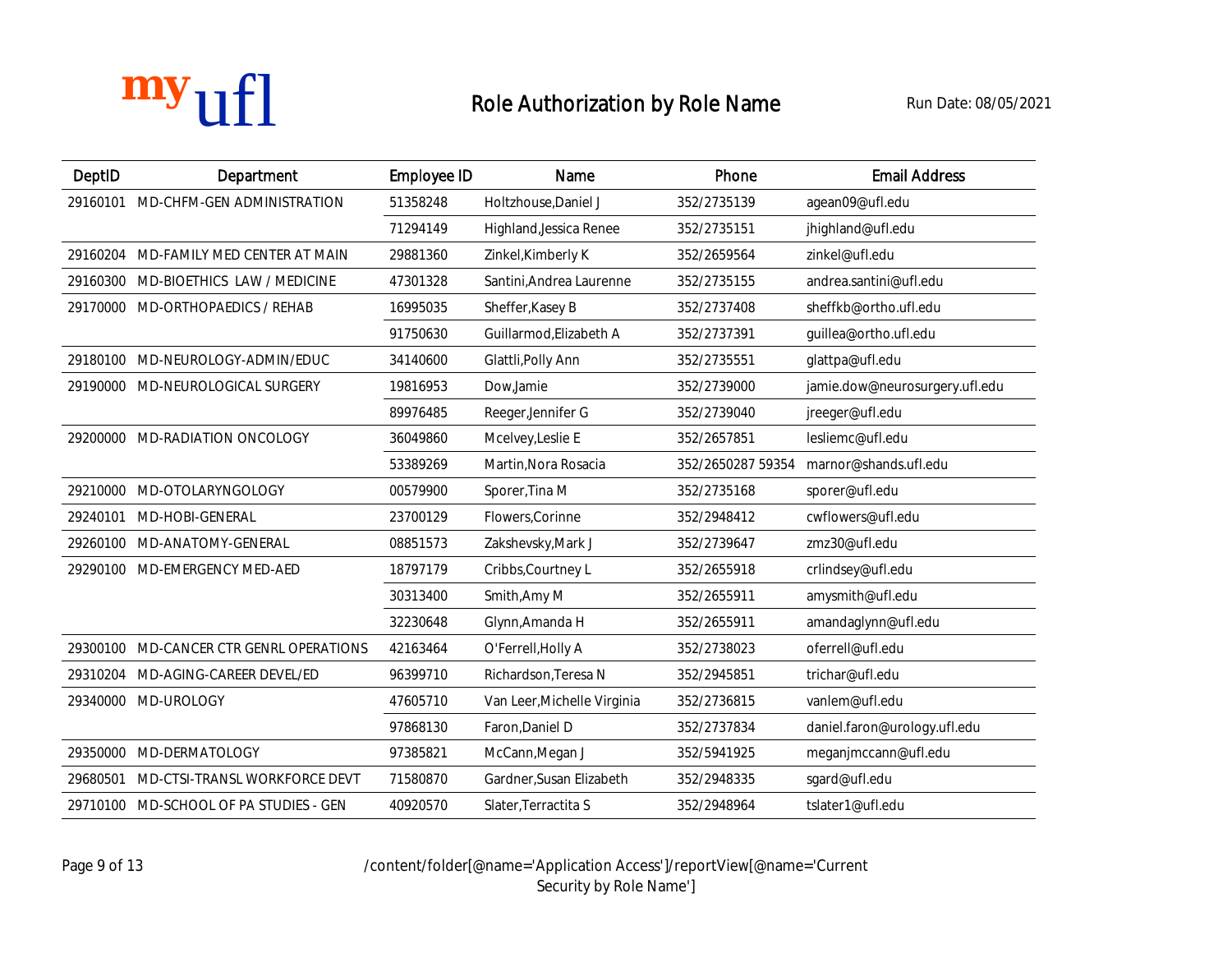

| DeptID   | <b>Department</b>                    | <b>Employee ID</b> | <b>Name</b>                 | Phone       | <b>Email Address</b>     |
|----------|--------------------------------------|--------------------|-----------------------------|-------------|--------------------------|
| 29710100 | MD-SCHOOL OF PA STUDIES - GEN        | 84084800           | Stone, Keri J               | 352/2948150 | kjstone@ufl.edu          |
|          | 31010100 NR-DEAN-ADMINISTRATION      | 30207620           | LaMantia, Mary I            | 352/2736393 | lamantia@ufl.edu         |
|          |                                      | 33855831           | Savic, Milan                | 352/2736431 | msavic@ufl.edu           |
|          |                                      | 40665070           | Reid, Kelly A               | 352/2736375 | reidka@ufl.edu           |
|          | 31010450 NR-AST DEAN-STUDENT AFFAIRS | 05168836           | Purcell, Dominic Lashanda   | 352/2736428 | dom.purcell@ufl.edu      |
|          | 31010500 NR-ASSOC DEAN FOR RES AFFRS | 21131022           | Youngblood, Patricia Morgan | 352/2736635 | pyoungblood@ufl.edu      |
|          |                                      | 88111110           | Jamison, Patti E            | 352/2736518 | jamison.patti@ufl.edu    |
|          | 32010700 PH-SHARED SERVICE CENTER    | 42154012           | <b>Stutt, Alexis Ashley</b> | 352/2739043 | astutt@ufl.edu           |
|          |                                      | 63834163           | Horn, Hannah                | 352/2739557 | hhorn17@ufl.edu          |
|          |                                      | 71996463           | Stroh Jr., Robert C         | 352/2739043 | robert.strohjr@ufl.edu   |
|          |                                      | 94809785           | Moore, Candace Elizabeth    | 352/2737664 | celizabethmoore@ufl.edu  |
|          | 33010000 HP-OFFICE OF THE DEAN       | 07491351           | Pizarro, Katherine Diane    | 352/2737036 | katypiz@phhp.ufl.edu     |
|          |                                      | 11928220           | Vogtle, Candice Raquel      | 352/2736377 | cvogtle@ufl.edu          |
|          |                                      | 33036453           | Hamilton, Kendra C          | 352/2736189 | kcherise@ufl.edu         |
|          |                                      | 33045218           | Kastner, Amanda L           | 352/2736094 | alkastner@ufl.edu        |
|          |                                      | 38184617           | Nappy, Meredith Katherine   | 352/2736491 | m.nappy@phhp.ufl.edu     |
|          |                                      | 45201050           | Rovansek, Kimberly L        | 352/2736625 | krovan@ufl.edu           |
|          |                                      | 64953690           | Wood, Elizabeth A           | 352/2948549 | liz07@ufl.edu            |
|          |                                      | 99131169           | Smith, Robyn E              | 352/2945772 | robynesmith@phhp.ufl.edu |
| 33030000 | HP-OCCUPATIONAL THERAPY              | 43324960           | Odom Renner, Margaret J     | 352/2736098 | mjodom@phhp.ufl.edu      |
| 33050000 | HP-PHYSICAL THERAPY                  | 08504030           | Quintana, Laura E           | 352/2736106 | lauraq@phhp.ufl.edu      |
|          |                                      | 50966128           | Saxton, Jenna Elizabeth     | 352/2736433 | jsaxton@ufl.edu          |
|          |                                      | 91388590           | Ladendorf, Amy              | 352/2736507 | aladendorf@ufl.edu       |
|          |                                      | 91516901           | Simmons.Jasmine S           | 352/2736116 | jsimmons198@ufl.edu      |

Page 10 of 13 /content/folder[@name='Application Access']/reportView[@name='Current Security by Role Name']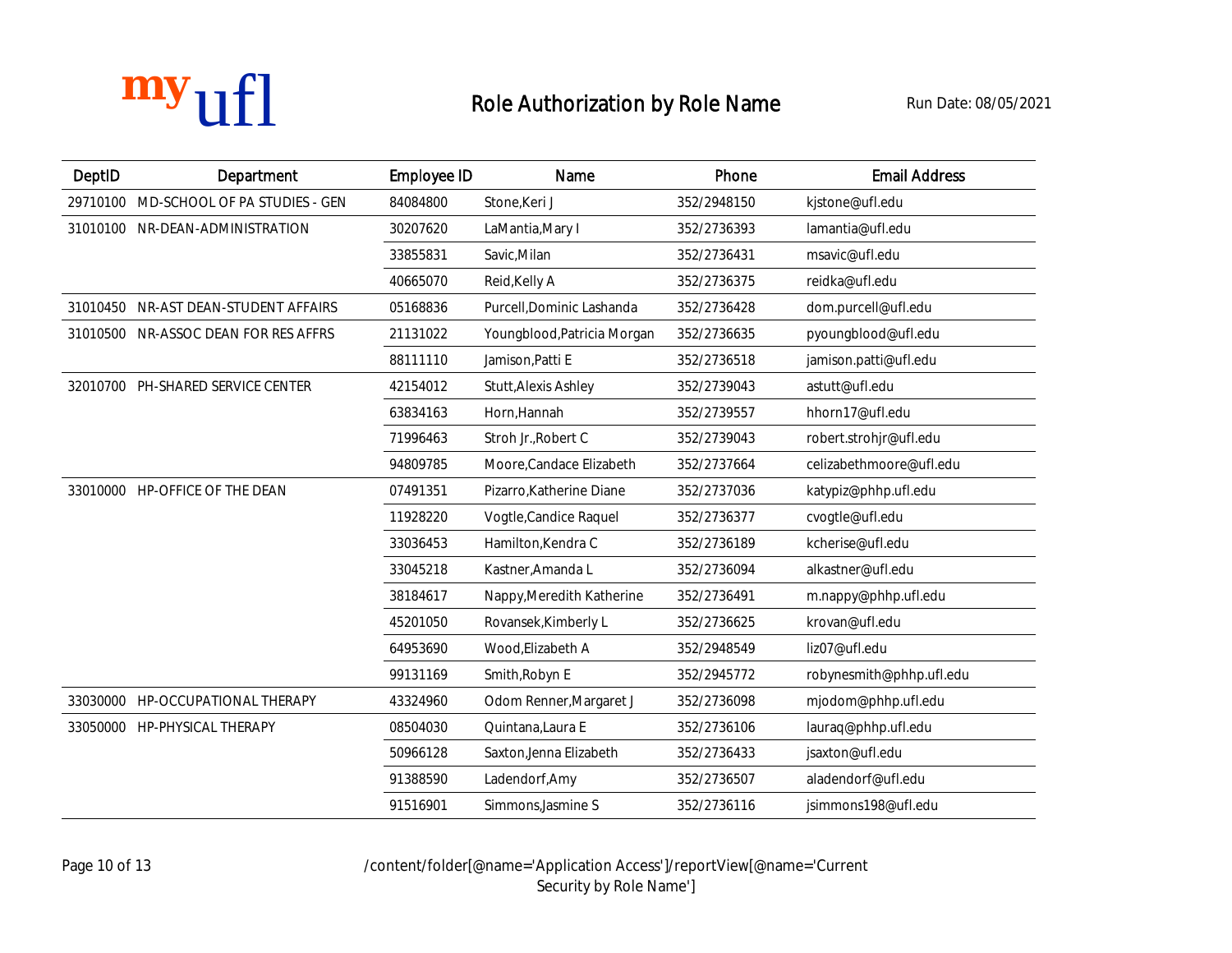

| DeptID   | <b>Department</b>                      | <b>Employee ID</b> | <b>Name</b>                 | Phone       | <b>Email Address</b>       |
|----------|----------------------------------------|--------------------|-----------------------------|-------------|----------------------------|
| 33050000 | HP-PHYSICAL THERAPY                    | 99995429           | Schroeder, Gisella Gonzales | 352/2736116 | gg74@phhp.ufl.edu          |
|          | 33060000 HP-SLP LANG & HEARING SCI     | 25501451           | McDonnell, Brenda           | 352/2948476 | bmcdonnell@phhp.ufl.edu    |
|          |                                        | 77270220           | McEnery, Aaron Thomas       | 352/2735128 | amcenery@phhp.ufl.edu      |
|          | 33070000 HP-CLINICAL / HLTH PSYCHOLOGY | 68268140           | Ditrapani, Amanda           | 352/2736142 | aditrapani@ufl.edu         |
| 33080000 | HP-HEALTH SERVICES ADMIN               | 02551450           | Young, Ikiah                | 352/2736072 | ilyoung@ufl.edu            |
|          | 33160000 HP-ENVIRONMENTAL GLOBAL HLTH  | 54680221           | Houghton, Victoria Lawrence | 352/2945316 | torilovejoy@phhp.ufl.edu   |
| 34010201 | <b>DN-EDUCATION ADMINISTRATION</b>     | 38771550           | Wojcik, Mallori Ann Cain    | 352/2735950 | mallori@ufl.edu            |
|          |                                        | 52184440           | Abare, Censeri P            | 352/2735947 | cabare@dental.ufl.edu      |
| 34010205 | DN-CURRICULUM / INSTRUCTION            | 17544490           | Ryan, Christina Lynn        | 352/2735949 | chaskins@dental.ufl.edu    |
| 34030000 | <b>DN-ORAL BIOLOGY</b>                 | 01045980           | Brown, Valarie              | 352/2738833 | vbrown@dental.ufl.edu      |
| 34030100 | DN-ORAL BIOLOGY ADMINISTRATION         | 17305019           | Dorman, Denise D            | 352/2738828 | ddorman@dental.ufl.edu     |
|          | 34060100 DN-ADMINISTRATION             | 33417170           | Brock Bushnell, Jennifer A  | 352/2736800 | jbrock@dental.ufl.edu      |
| 34060700 | <b>DN-COMMUNITY DENTISTRY</b>          | 45158937           | Griffith, Benjamin George   | 352/2735979 | ben.griffith@ufl.edu       |
| 34070100 | <b>DN-ORTHODONTICS GENERAL</b>         | 95259139           | Ochoa, Katherine C          | 352/2735700 | kochoa@dental.ufl.edu      |
| 34080100 | <b>DN-ORAL SURGERY</b>                 | 63657848           | Harris.Jawana M             | 352/2736743 | jharris@dental.ufl.edu     |
|          | 34100101 DN-PEDIATRICS ADMIN           | 96756873           | Perry, Dawn R               | 352/2737631 | dperry@dental.ufl.edu      |
| 34110100 | <b>DN-ENDODONTICS GENERAL</b>          | 48391974           | Bratton, Katherine          | 352/2735440 | kbratton@dental.ufl.edu    |
| 34130101 | <b>DN-PERIODONTICS ADMIN</b>           | 18115850           | Thomas, Terry Dean          |             | tthomas@dental.ufl.edu     |
| 34130103 | <b>DN-PERIODONTICS RESIDENT</b>        | 88652933           | Trantham, Abigale Elizabeth | 352/2737846 | abigale.bell@ufl.edu       |
| 34160100 | DN-ORAL DIAGNOSTIC SCI ADMIN           | 66484984           | Engstrom, Deborah Lynn      | 352/2736681 | d.engstrom@ufl.edu         |
| 34170100 | <b>DN-RESTORATIVE DENT GEN DEPT</b>    | 33983189           | Buono, Elaina               | 352/2735850 | ebuono88@ufl.edu           |
|          |                                        | 49716491           | Britnell, Kayla Jordan      | 352/2735834 | kbritnell@dental.ufl.edu   |
| 36010000 | PHHP-COM BIOSTATISTICS                 | 19754540           | Cason, Kristen D            | 352/2945926 | kcason@ufl.edu             |
|          |                                        | 65750643           | Layne, Melissa Sue          | 352/2945907 | melissa.layne@mail.ufl.edu |

Page 11 of 13 /content/folder[@name='Application Access']/reportView[@name='Current Security by Role Name<sup>'</sup>]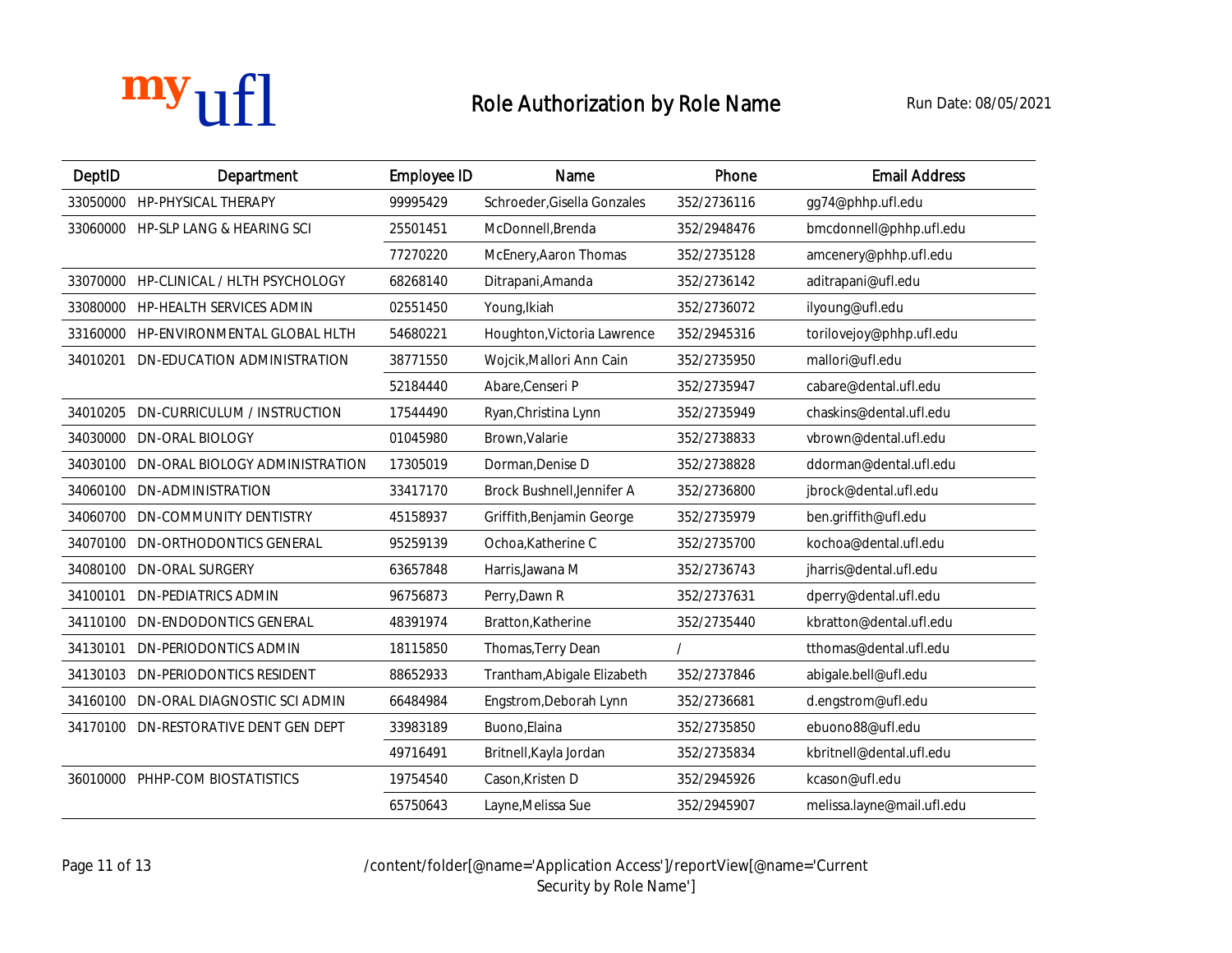

| DeptID   | <b>Department</b>                     | <b>Employee ID</b> | <b>Name</b>              | Phone       | <b>Email Address</b>    |
|----------|---------------------------------------|--------------------|--------------------------|-------------|-------------------------|
|          | 36010000 PHHP-COM BIOSTATISTICS       | 66884710           | Nance, Deana O           | 352/2945913 | deana@ufl.edu           |
|          | 36020000 PHHP-COM EPIDEMIOLOGY        | 10781740           | Hummel, Abigail L        | 352/2735961 | abihummel@ufl.edu       |
|          | 52010100 TT- ADMINISTRATION           | 97496990           | Poole, Jennifer Lynn     | 352/2733196 | jen.poole@aa.ufl.edu    |
|          | 52010300 TT- PERSONNEL FINANCIAL SVCS | 12133870           | Latner, Peggy D          | 352/2940867 | platner@ufl.edu         |
|          |                                       | 15111376           | Bousquet, Veronica S     | 352/2940839 | vbousquet@ufl.edu       |
|          | 52030000 TT- DISTANCE EDUCATION       | 63988233           | VanDenend, Jon Andreas   | 352/2940854 | a.vandenend@dce.ufl.edu |
|          |                                       | 91274572           | Tilli, Sara L            | 352/2943836 | sara.tilli@ufl.edu      |
|          | 57140100 LT-CTR-LT AMER STUDIES-ADMIN | 99935234           | Echeguren, Silvana       | 352/2734709 | secheguren@ufl.edu      |
| 60013800 | <b>AG-BUDGET / FINANCE</b>            | 25090189           | DuVall, Elisa            | 352/2942269 | duvalled@ufl.edu        |
|          | 60013801 AG-IFAS HUMAN RESOURCES      | 93868139           | Thomas, Marie            | 352/3924777 | mcthomas@ufl.edu        |
| 60030000 | <b>AG-DEAN FOR ACADEMIC PROGRAMS</b>  | 89214948           | Redden, Malissa Harper   | 352/3921963 | mredden@ufl.edu         |
|          |                                       | 95495459           | Brannan, Matt            | 352/3921963 | brannanm@ufl.edu        |
| 60060000 | <b>AG-FOOD / RESOURCES ECONOMICS</b>  | 72295120           | Herman, Jessica Lyn      | 352/2947622 | jherman@ufl.edu         |
|          | 60070000 AG-AGRICUL / BIOLOGICAL ENG  | 19861780           | Williams, James M        | 352/2946710 | mandomax@ufl.edu        |
|          |                                       | 28504750           | Snyder, Robin Iris       | 352/2946709 | rsnyder@ufl.edu         |
|          | 60080000 AG-AGRONOMY                  | 85855017           | Adams, Danielle Alicia   | 352/2941586 | dadams1@ufl.edu         |
|          |                                       | 99303130           | Martin, Theresa Maylene  | 352/2941590 | tmoore72@ufl.edu        |
|          | 60090000 AG-ANIMAL SCIENCES           | 11549830           | Parks-James, Renee       | 352/3925615 | rpj@ufl.edu             |
|          |                                       | 29381167           | Trimble, Allyson Kate    | 352/3922186 | trimbleak@ufl.edu       |
|          |                                       | 63163981           | Imler, Amie M            | 352/3929739 | amie.taylor@ufl.edu     |
|          | 60100000 AG-MICROBIOLOGY / CELL SCI   | 00491166           | Korithoski, Bryan Mark   | 352/3928350 | bkorithoski@ufl.edu     |
|          |                                       | 80348338           | Lee, Jacqueline Michelle | 352/8461330 | jlee9@ufl.edu           |
| 60140000 | <b>AG-ENTOMOLOGY AND NEMATOLOGY</b>   | 89562875           | Alyanaya, Elena V        | 352/2733903 | ealyanaya@ufl.edu       |
| 60150000 | <b>AG-FOOD SCIENCE / HUMAN NUTR</b>   | 02186440           | Roberts, Donna Carol     | 352/2943740 | robertsd@ufl.edu        |

Page 12 of 13 /content/folder[@name='Application Access']/reportView[@name='Current Security by Role Name<sup>'</sup>]